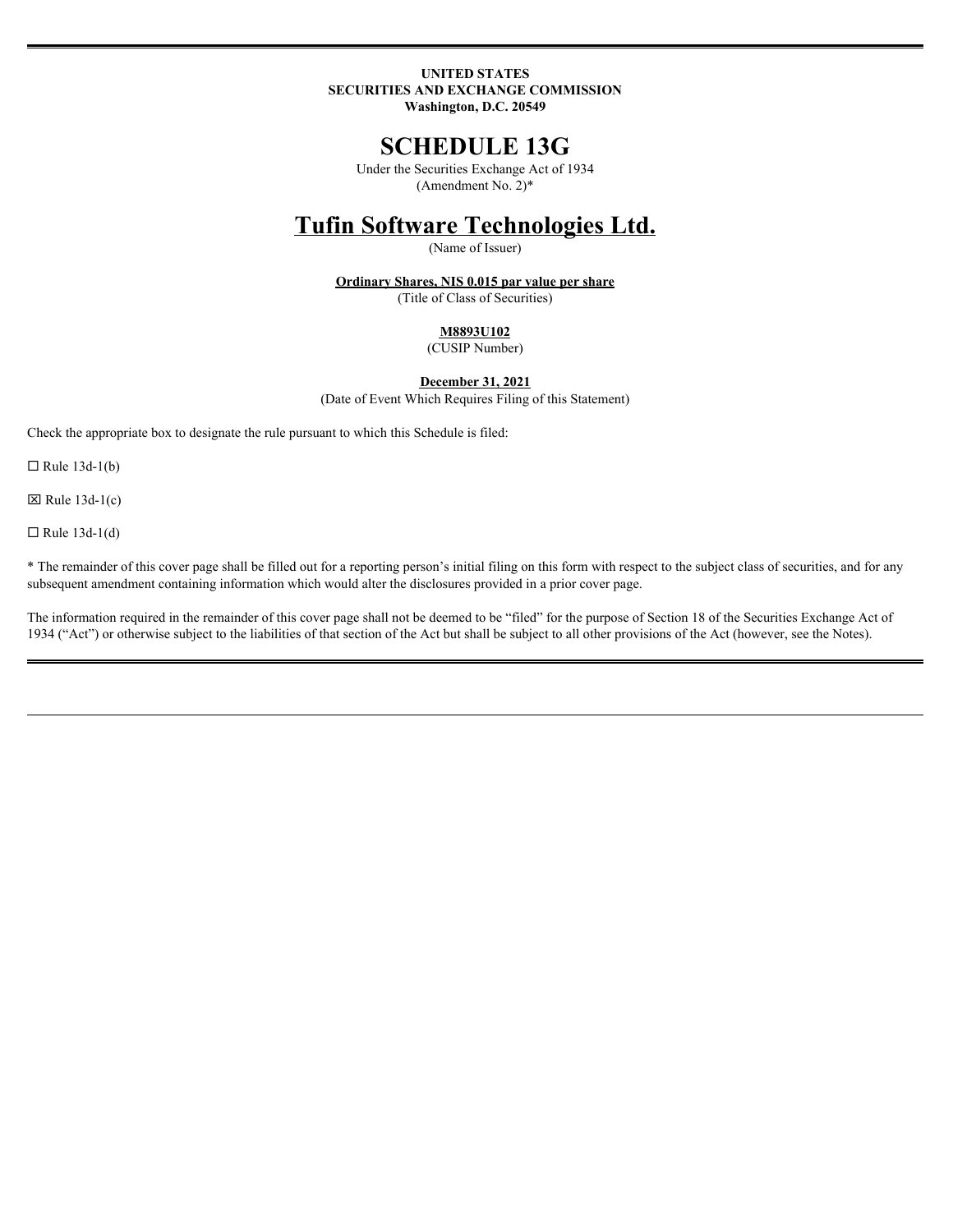|                  | CUSIP No. M8893U102                                                                        |    |                          |                  |  |  |
|------------------|--------------------------------------------------------------------------------------------|----|--------------------------|------------------|--|--|
| 1.               | Names of Reporting Persons                                                                 |    |                          |                  |  |  |
|                  | Ibex Investors LLC                                                                         |    |                          |                  |  |  |
| 2.               | Check the Appropriate Box if a Member of a Group (See Instructions)                        |    |                          |                  |  |  |
|                  | $\Box$<br>(a)<br>$\Box$<br>(b)                                                             |    |                          |                  |  |  |
| 3.               | SEC Use Only                                                                               |    |                          |                  |  |  |
| 4.               | Citizenship or Place of Organization                                                       |    |                          |                  |  |  |
|                  | Colorado, USA                                                                              |    |                          |                  |  |  |
| <b>NUMBER OF</b> |                                                                                            | 5. | <b>SOLE VOTING POWER</b> | $\boldsymbol{0}$ |  |  |
| <b>SHARES</b>    | <b>BENEFICIALLY</b>                                                                        |    | 6. SHARED VOTING POWER   | $\overline{0}$   |  |  |
| <b>REPORTING</b> | OWNED BY EACH                                                                              | 7. | SOLE DISPOSITIVE POWER   | $\overline{0}$   |  |  |
| PERSON WITH:     |                                                                                            | 8. | SHARED DISPOSITIVE POWER | $\boldsymbol{0}$ |  |  |
| 9.               | Aggregate Amount Beneficially Owned by Each Reporting Person                               |    |                          |                  |  |  |
|                  | $\boldsymbol{0}$                                                                           |    |                          |                  |  |  |
| 10.              | Check if the Aggregate Amount in Row (9) Excludes Certain Shares (See Instructions) $\Box$ |    |                          |                  |  |  |
| 11.              | Percent of Class Represented by Amount in Row (9)                                          |    |                          |                  |  |  |
|                  | $0.0\%$                                                                                    |    |                          |                  |  |  |
| 12.              | Type of Reporting Person (See Instructions)                                                |    |                          |                  |  |  |
|                  | $00\,$                                                                                     |    |                          |                  |  |  |
|                  |                                                                                            |    |                          |                  |  |  |

Page 2 of 11 Pages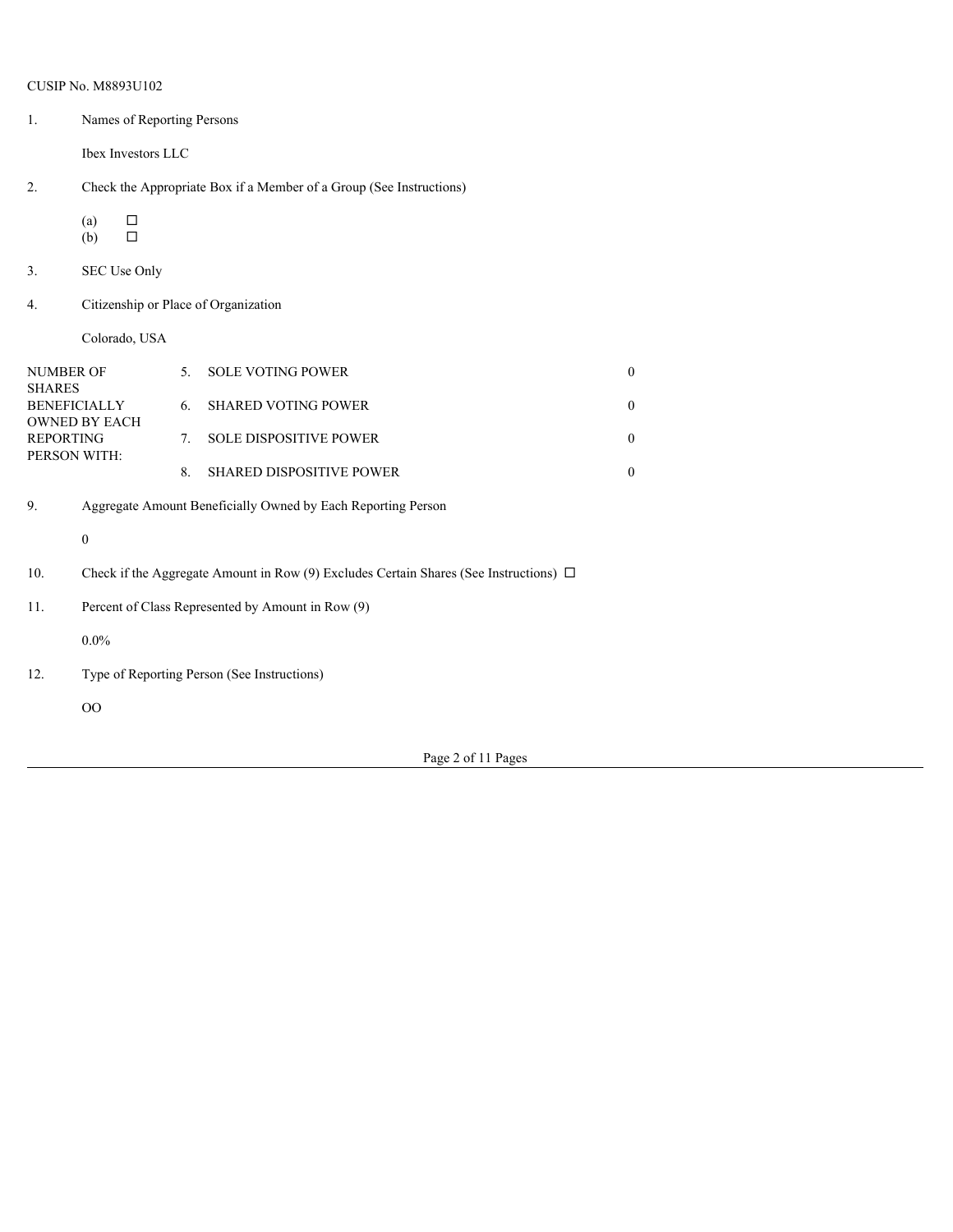|                  | <b>CUSIP No. M8893U102</b>                                                                 |    |                                                                     |                  |  |  |
|------------------|--------------------------------------------------------------------------------------------|----|---------------------------------------------------------------------|------------------|--|--|
| 1.               | Names of Reporting Persons                                                                 |    |                                                                     |                  |  |  |
|                  | Justin B. Borus                                                                            |    |                                                                     |                  |  |  |
| 2.               |                                                                                            |    | Check the Appropriate Box if a Member of a Group (See Instructions) |                  |  |  |
|                  | $\Box$<br>(a)<br>$\Box$<br>(b)                                                             |    |                                                                     |                  |  |  |
| 3.               | SEC Use Only                                                                               |    |                                                                     |                  |  |  |
| 4.               | Citizenship or Place of Organization                                                       |    |                                                                     |                  |  |  |
|                  | <b>USA</b>                                                                                 |    |                                                                     |                  |  |  |
| <b>NUMBER OF</b> |                                                                                            |    | 5. SOLE VOTING POWER                                                | $\boldsymbol{0}$ |  |  |
| <b>SHARES</b>    | <b>BENEFICIALLY</b>                                                                        |    | 6. SHARED VOTING POWER                                              | $\boldsymbol{0}$ |  |  |
| <b>REPORTING</b> | OWNED BY EACH                                                                              | 7. | SOLE DISPOSITIVE POWER                                              | $\boldsymbol{0}$ |  |  |
|                  | PERSON WITH:                                                                               | 8. | SHARED DISPOSITIVE POWER                                            | $\boldsymbol{0}$ |  |  |
| 9.               | Aggregate Amount Beneficially Owned by Each Reporting Person                               |    |                                                                     |                  |  |  |
|                  | $\boldsymbol{0}$                                                                           |    |                                                                     |                  |  |  |
| 10.              | Check if the Aggregate Amount in Row (9) Excludes Certain Shares (See Instructions) $\Box$ |    |                                                                     |                  |  |  |
| 11.              | Percent of Class Represented by Amount in Row (9)                                          |    |                                                                     |                  |  |  |
|                  | $0.0\%$                                                                                    |    |                                                                     |                  |  |  |
| 12.              | Type of Reporting Person (See Instructions)                                                |    |                                                                     |                  |  |  |
|                  | ${\rm IN}$                                                                                 |    |                                                                     |                  |  |  |
|                  |                                                                                            |    |                                                                     |                  |  |  |

Page 3 of 11 Pages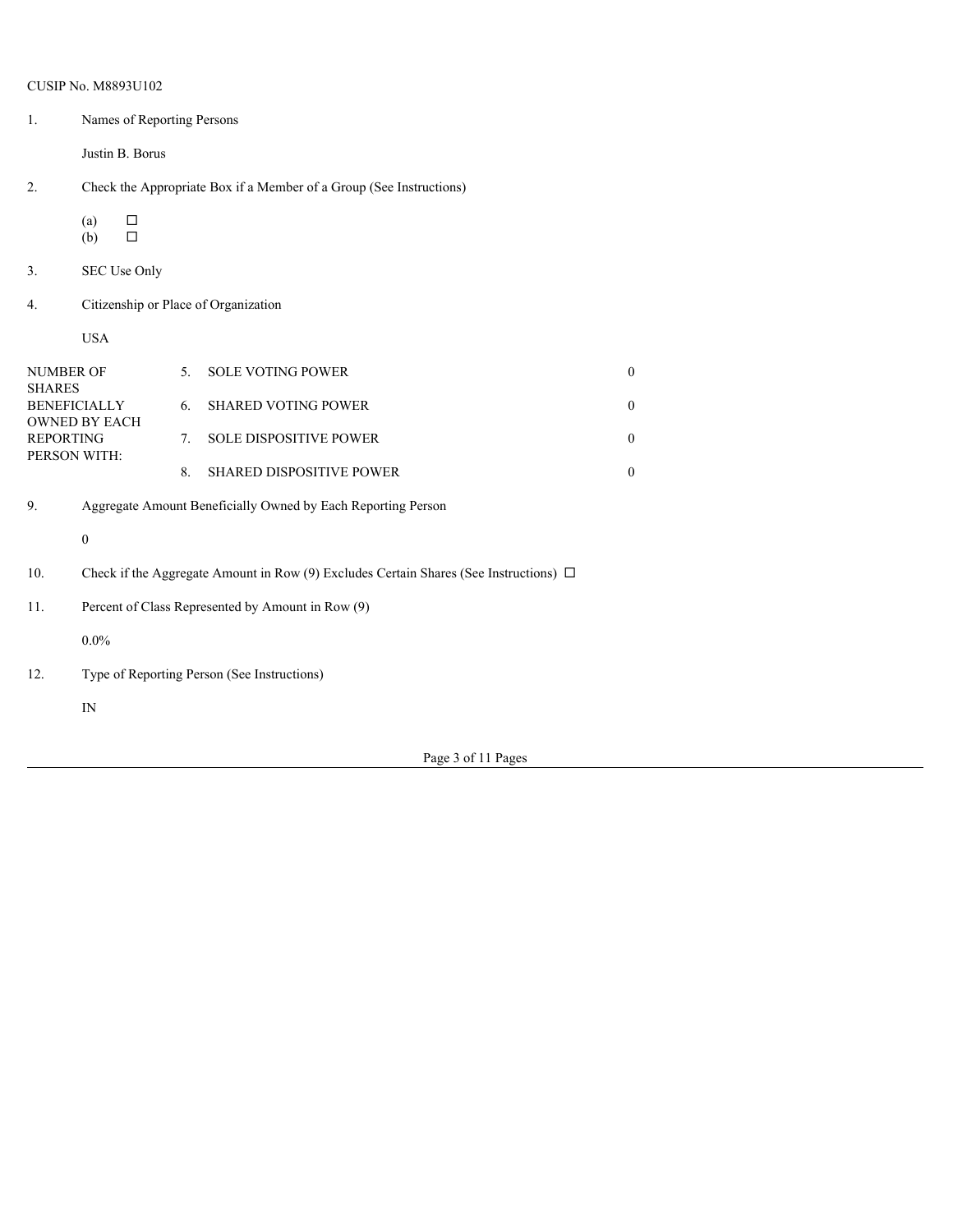|                                  | <b>CUSIP No. M8893U102</b>                                                                 |    |                          |                  |  |  |
|----------------------------------|--------------------------------------------------------------------------------------------|----|--------------------------|------------------|--|--|
| 1.                               | Names of Reporting Persons                                                                 |    |                          |                  |  |  |
|                                  | Ibex Israel Fund LLLP                                                                      |    |                          |                  |  |  |
| 2.                               | Check the Appropriate Box if a Member of a Group (See Instructions)                        |    |                          |                  |  |  |
|                                  | $\Box$<br>(a)<br>$\Box$<br>(b)                                                             |    |                          |                  |  |  |
| 3.                               | SEC Use Only                                                                               |    |                          |                  |  |  |
| 4.                               | Citizenship or Place of Organization                                                       |    |                          |                  |  |  |
|                                  | Delaware, USA                                                                              |    |                          |                  |  |  |
| NUMBER OF<br><b>SHARES</b>       |                                                                                            | 5. | <b>SOLE VOTING POWER</b> | $\boldsymbol{0}$ |  |  |
|                                  | <b>BENEFICIALLY</b>                                                                        |    | 6. SHARED VOTING POWER   | $\boldsymbol{0}$ |  |  |
| <b>REPORTING</b><br>PERSON WITH: | OWNED BY EACH                                                                              | 7. | SOLE DISPOSITIVE POWER   | $\boldsymbol{0}$ |  |  |
|                                  |                                                                                            | 8. | SHARED DISPOSITIVE POWER | $\boldsymbol{0}$ |  |  |
| 9.                               | Aggregate Amount Beneficially Owned by Each Reporting Person                               |    |                          |                  |  |  |
|                                  | $\boldsymbol{0}$                                                                           |    |                          |                  |  |  |
| 10.                              | Check if the Aggregate Amount in Row (9) Excludes Certain Shares (See Instructions) $\Box$ |    |                          |                  |  |  |
| 11.                              | Percent of Class Represented by Amount in Row (9)                                          |    |                          |                  |  |  |
|                                  | $0.0\%$                                                                                    |    |                          |                  |  |  |
| 12.                              | Type of Reporting Person (See Instructions)                                                |    |                          |                  |  |  |
|                                  | ${\rm PN}$                                                                                 |    |                          |                  |  |  |
|                                  |                                                                                            |    |                          |                  |  |  |

Page 4 of 11 Pages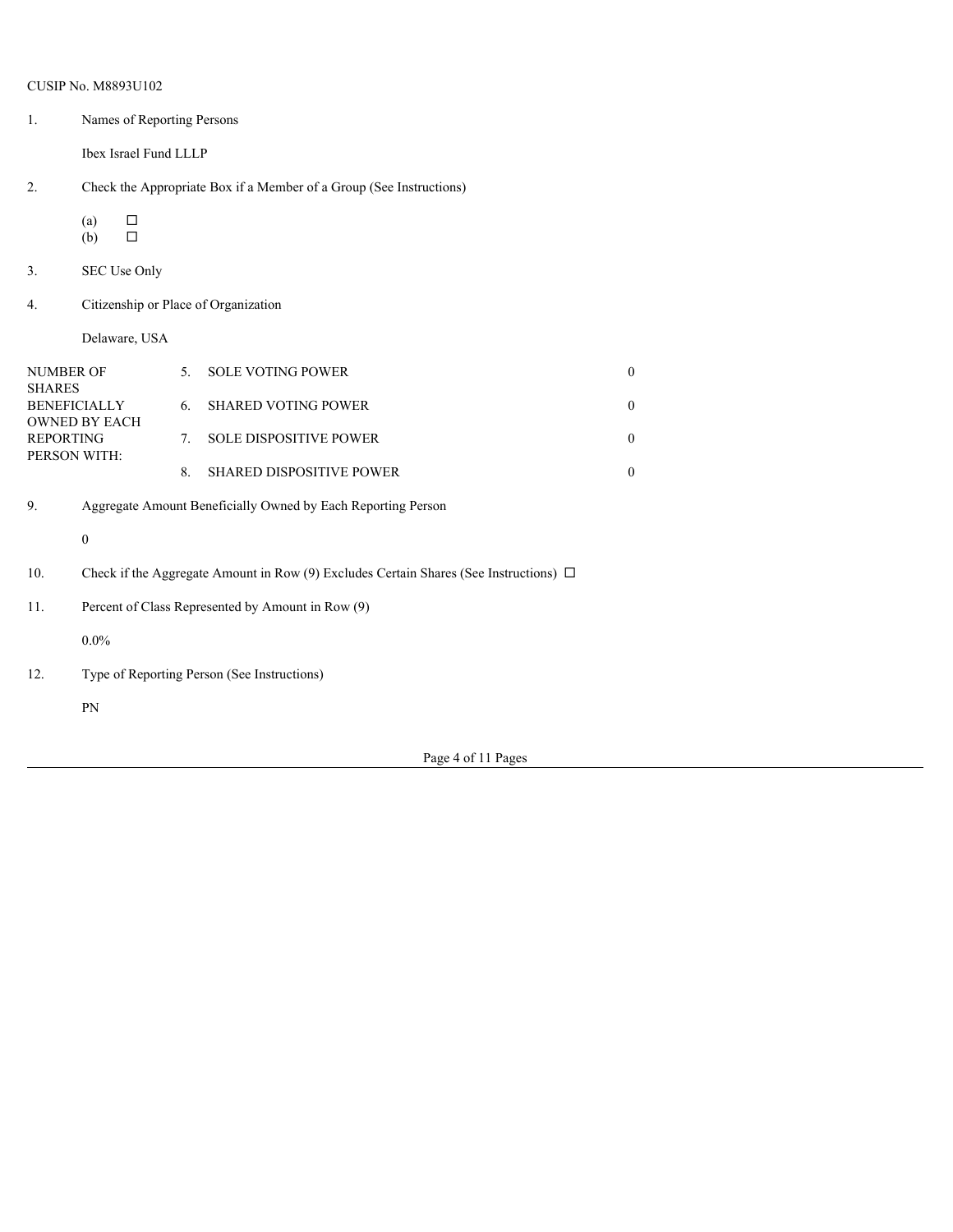|                            | <b>CUSIP No. M8893U102</b>                                                                 |    |                            |                  |  |  |
|----------------------------|--------------------------------------------------------------------------------------------|----|----------------------------|------------------|--|--|
| $\mathbf{1}$ .             | Names of Reporting Persons                                                                 |    |                            |                  |  |  |
|                            | Ibex GP LLC                                                                                |    |                            |                  |  |  |
| 2.                         | Check the Appropriate Box if a Member of a Group (See Instructions)                        |    |                            |                  |  |  |
|                            | $\Box$<br>(a)<br>$\Box$<br>(b)                                                             |    |                            |                  |  |  |
| 3.                         | SEC Use Only                                                                               |    |                            |                  |  |  |
| 4.                         | Citizenship or Place of Organization                                                       |    |                            |                  |  |  |
|                            | Colorado, USA                                                                              |    |                            |                  |  |  |
| NUMBER OF<br><b>SHARES</b> |                                                                                            | 5. | <b>SOLE VOTING POWER</b>   | $\boldsymbol{0}$ |  |  |
|                            | <b>BENEFICIALLY</b><br><b>OWNED BY EACH</b>                                                | 6. | <b>SHARED VOTING POWER</b> | $\mathbf{0}$     |  |  |
| <b>REPORTING</b>           | PERSON WITH:                                                                               | 7. | SOLE DISPOSITIVE POWER     | $\mathbf{0}$     |  |  |
|                            |                                                                                            | 8. | SHARED DISPOSITIVE POWER   | $\bf{0}$         |  |  |
| 9.                         | Aggregate Amount Beneficially Owned by Each Reporting Person                               |    |                            |                  |  |  |
|                            | $\boldsymbol{0}$                                                                           |    |                            |                  |  |  |
| 10.                        | Check if the Aggregate Amount in Row (9) Excludes Certain Shares (See Instructions) $\Box$ |    |                            |                  |  |  |
| 11.                        | Percent of Class Represented by Amount in Row (9)                                          |    |                            |                  |  |  |
|                            | $0.0\%$                                                                                    |    |                            |                  |  |  |
| 12.                        | Type of Reporting Person (See Instructions)                                                |    |                            |                  |  |  |
|                            | OO                                                                                         |    |                            |                  |  |  |
|                            |                                                                                            |    |                            |                  |  |  |

Page 5 of 11 Pages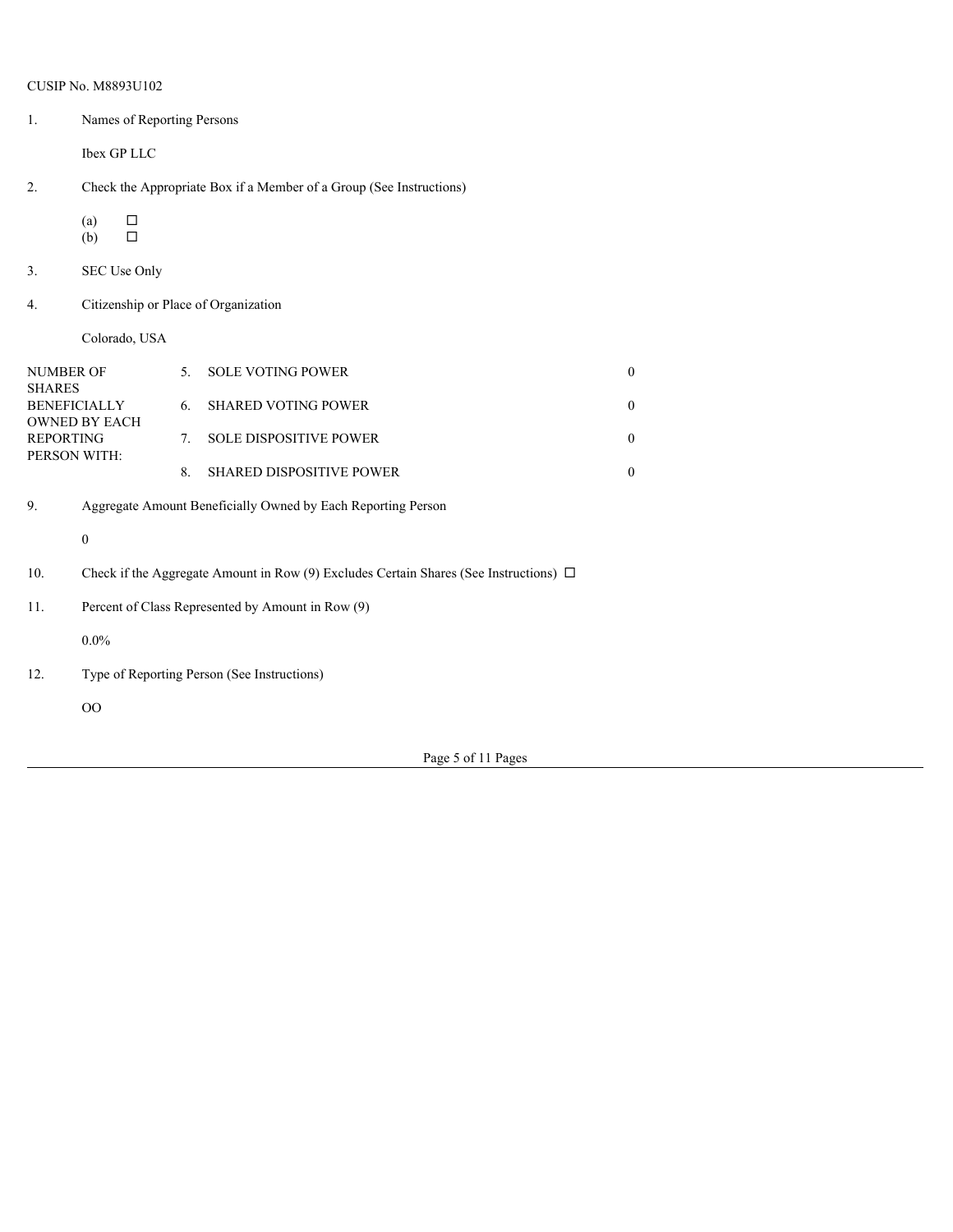|                                   | CUSIP No. M8893U102                                                                        |    |                           |                  |  |  |
|-----------------------------------|--------------------------------------------------------------------------------------------|----|---------------------------|------------------|--|--|
| 1.                                | Names of Reporting Persons<br>Ibex Investment Holdings LLC                                 |    |                           |                  |  |  |
|                                   |                                                                                            |    |                           |                  |  |  |
| 2.                                | Check the Appropriate Box if a Member of a Group (See Instructions)                        |    |                           |                  |  |  |
|                                   | $\Box$<br>(a)<br>$\Box$<br>(b)                                                             |    |                           |                  |  |  |
| 3.                                | SEC Use Only                                                                               |    |                           |                  |  |  |
| 4.                                | Citizenship or Place of Organization                                                       |    |                           |                  |  |  |
|                                   | Delaware, USA                                                                              |    |                           |                  |  |  |
| <b>NUMBER OF</b><br><b>SHARES</b> |                                                                                            | 5. | SOLE VOTING POWER         | $\boldsymbol{0}$ |  |  |
|                                   | <b>BENEFICIALLY</b><br>OWNED BY EACH                                                       |    | 6. SHARED VOTING POWER    | $\mathbf{0}$     |  |  |
| <b>REPORTING</b><br>PERSON WITH:  |                                                                                            |    | 7. SOLE DISPOSITIVE POWER | $\mathbf{0}$     |  |  |
|                                   |                                                                                            | 8. | SHARED DISPOSITIVE POWER  | $\boldsymbol{0}$ |  |  |
| 9.                                | Aggregate Amount Beneficially Owned by Each Reporting Person                               |    |                           |                  |  |  |
|                                   | $\boldsymbol{0}$                                                                           |    |                           |                  |  |  |
| 10.                               | Check if the Aggregate Amount in Row (9) Excludes Certain Shares (See Instructions) $\Box$ |    |                           |                  |  |  |
| 11.                               | Percent of Class Represented by Amount in Row (9)                                          |    |                           |                  |  |  |
|                                   | $0.0\%$                                                                                    |    |                           |                  |  |  |
| 12.                               | Type of Reporting Person (See Instructions)                                                |    |                           |                  |  |  |
|                                   | $00\,$                                                                                     |    |                           |                  |  |  |
|                                   |                                                                                            |    |                           |                  |  |  |

Page 6 of 11 Pages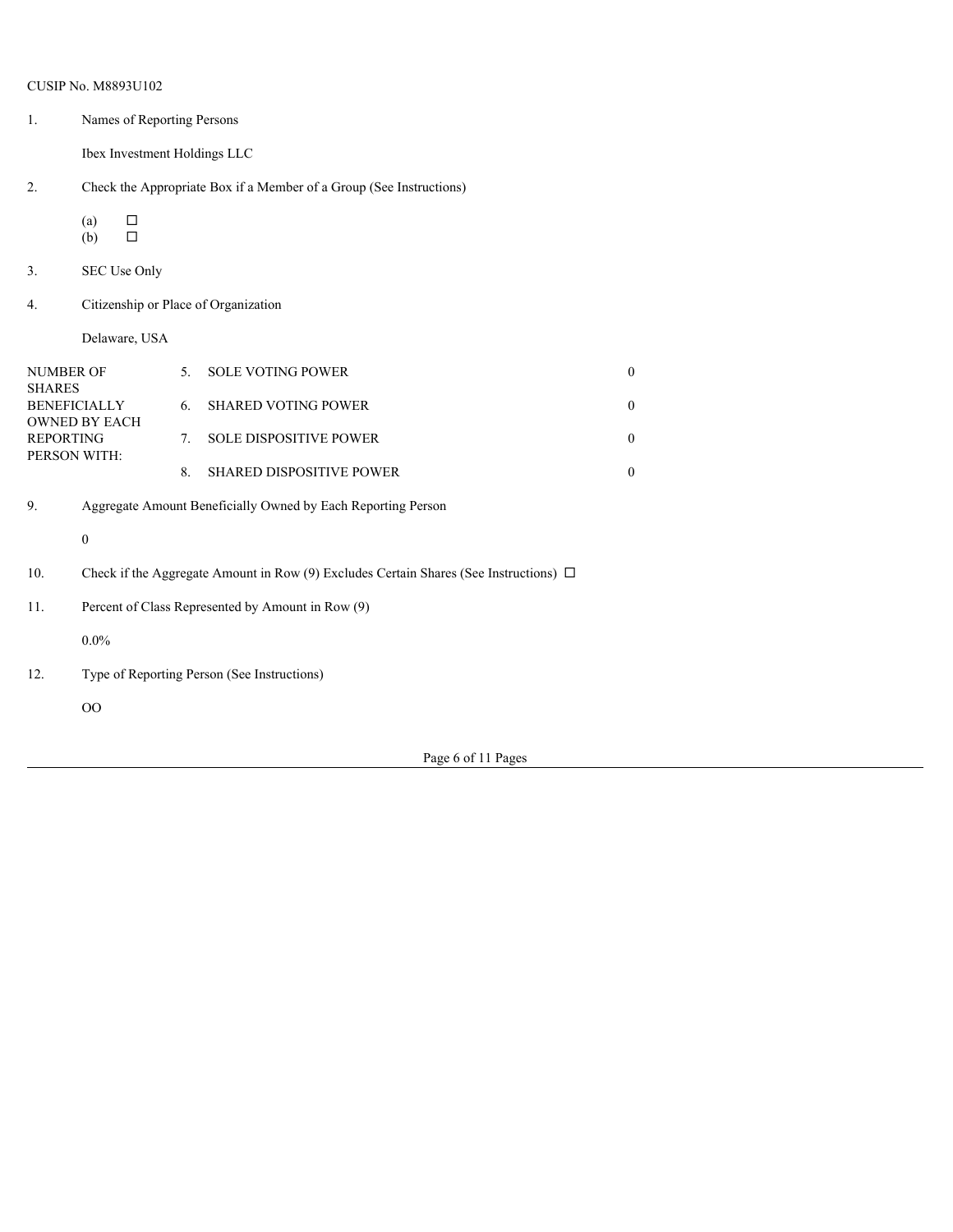|                                  | <b>CUSIP No. M8893U102</b>                                                                 |    |                                                                     |                  |  |
|----------------------------------|--------------------------------------------------------------------------------------------|----|---------------------------------------------------------------------|------------------|--|
| 1.                               | Names of Reporting Persons                                                                 |    |                                                                     |                  |  |
|                                  | Ibex Investment Holdings II LLC                                                            |    |                                                                     |                  |  |
| 2.                               |                                                                                            |    | Check the Appropriate Box if a Member of a Group (See Instructions) |                  |  |
|                                  | $\Box$<br>(a)<br>$\Box$<br>(b)                                                             |    |                                                                     |                  |  |
| 3.                               | SEC Use Only                                                                               |    |                                                                     |                  |  |
| 4.                               | Citizenship or Place of Organization                                                       |    |                                                                     |                  |  |
|                                  | Delaware, USA                                                                              |    |                                                                     |                  |  |
| NUMBER OF<br><b>SHARES</b>       |                                                                                            | 5. | <b>SOLE VOTING POWER</b>                                            | $\boldsymbol{0}$ |  |
|                                  | <b>BENEFICIALLY</b>                                                                        | 6. | <b>SHARED VOTING POWER</b>                                          | $\overline{0}$   |  |
| <b>REPORTING</b><br>PERSON WITH: | OWNED BY EACH                                                                              | 7. | SOLE DISPOSITIVE POWER                                              | $\boldsymbol{0}$ |  |
|                                  |                                                                                            | 8. | SHARED DISPOSITIVE POWER                                            | $\boldsymbol{0}$ |  |
| 9.                               | Aggregate Amount Beneficially Owned by Each Reporting Person                               |    |                                                                     |                  |  |
|                                  | $\boldsymbol{0}$                                                                           |    |                                                                     |                  |  |
| 10.                              | Check if the Aggregate Amount in Row (9) Excludes Certain Shares (See Instructions) $\Box$ |    |                                                                     |                  |  |
| 11.                              | Percent of Class Represented by Amount in Row (9)                                          |    |                                                                     |                  |  |
|                                  | $0.0\%$                                                                                    |    |                                                                     |                  |  |
| 12.                              | Type of Reporting Person (See Instructions)                                                |    |                                                                     |                  |  |
|                                  | OO                                                                                         |    |                                                                     |                  |  |
|                                  |                                                                                            |    |                                                                     |                  |  |

Page 7 of 11 Pages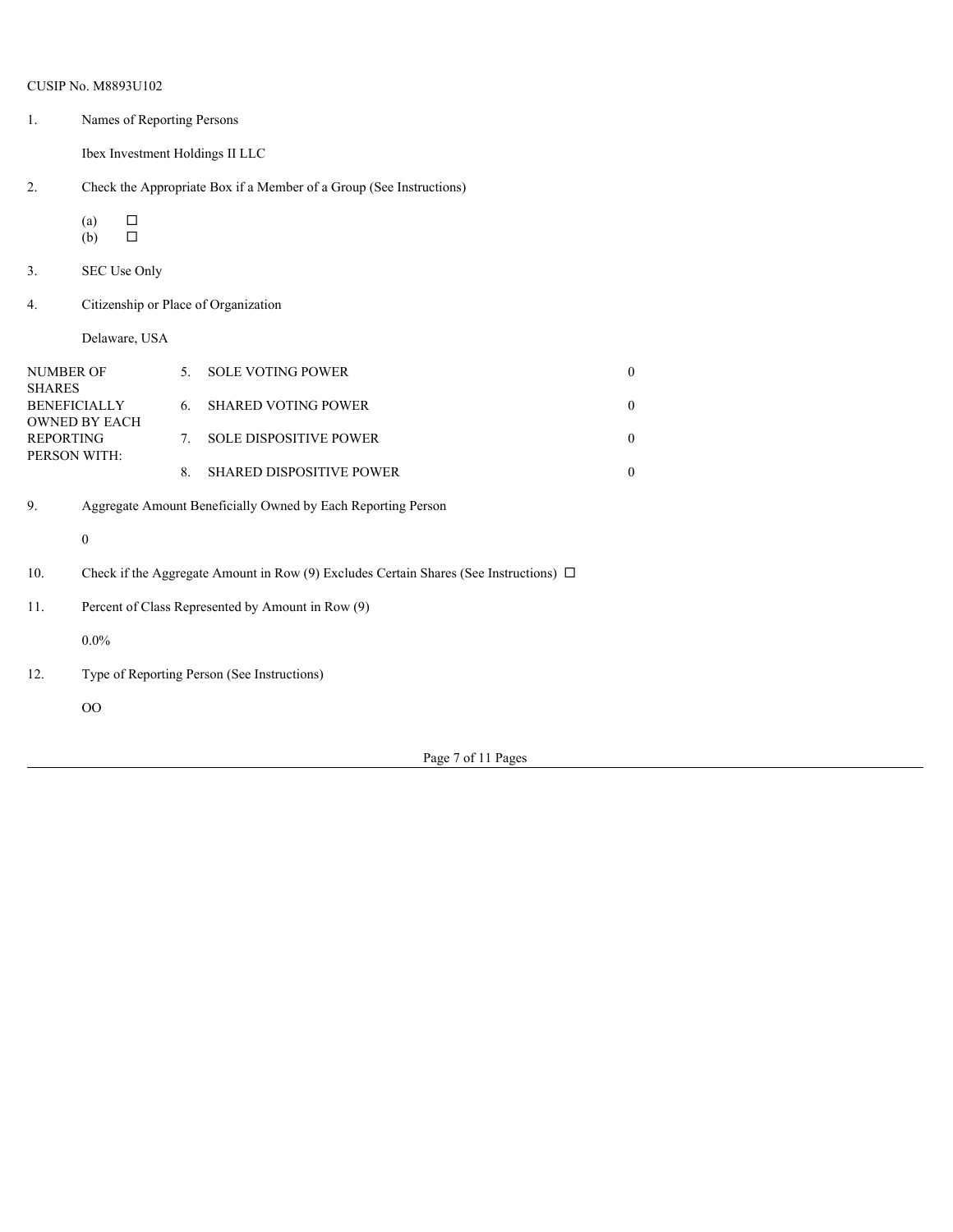# **Item 1.**

- (a) The name of the issuer is Tufin Software Technologies Ltd. (the "*Issuer*").
- (b) The principal executive offices of the Issuer are located at 5 HaShalom Road, ToHa Tower, Tel Aviv 6789205, Israel.

# **Item 2.**

- (a) This Schedule 13G (this "*Statement*" or this "*Schedule 13G*") is being filed by: (1) Justin B. Borus; (2) Ibex Investors LLC, a Colorado limited liability company (the "*Investment Manager*"); (3) Ibex Israel Fund LLLP, a Delaware limited liability limited partnership (the "*Fund*"); (4) Ibex GP LLC, a Colorado limited liability company (the "*General Partner*"); (5) Ibex Investment Holdings LLC, a Delaware limited liability company ("*IM Holdings*"); and (6) Ibex Investment Holdings II LLC, a Delaware limited liability company ("*GP Holdings*") (all of the foregoing, collectively, the "*Reporting Persons*"). The Fund is a private investment vehicle. The Fund directly beneficially owns the Ordinary Shares (as defined below) reported in this Statement. The Investment Manager is the investment manager of the Fund. IM Holdings is the sole member of the Investment Manager. The General Partner is the general partner of the Fund. GP Holdings is the sole member of the General Partner. Justin B. Borus is the manager of the Investment Manager, IM Holdings, the General Partner and GP Holdings. Justin B. Borus, the Investment Manager, IM Holdings, the General Partner and GP Holdings may be deemed to beneficially own the Ordinary Shares directly beneficially owned by the Fund. Each Reporting Person disclaims beneficial ownership with respect to any shares other than the shares directly beneficially owned by such Reporting Person.
- (b) The principal business office of the Reporting Persons is c/o Ibex Investors LLC, 260 N. Josephine Street, Suite 300, Denver, CO 80206.
- (c) For citizenship information see Item 4 of the cover page of each Reporting Person.
- (d) This Statement relates to the Ordinary Shares, NIS 0.015 par value per share, of the Issuer (the "*Ordinary Shares*").
- (e) The CUSIP Number of the Ordinary Shares is M8893U102.

#### Page 8 of 11 Pages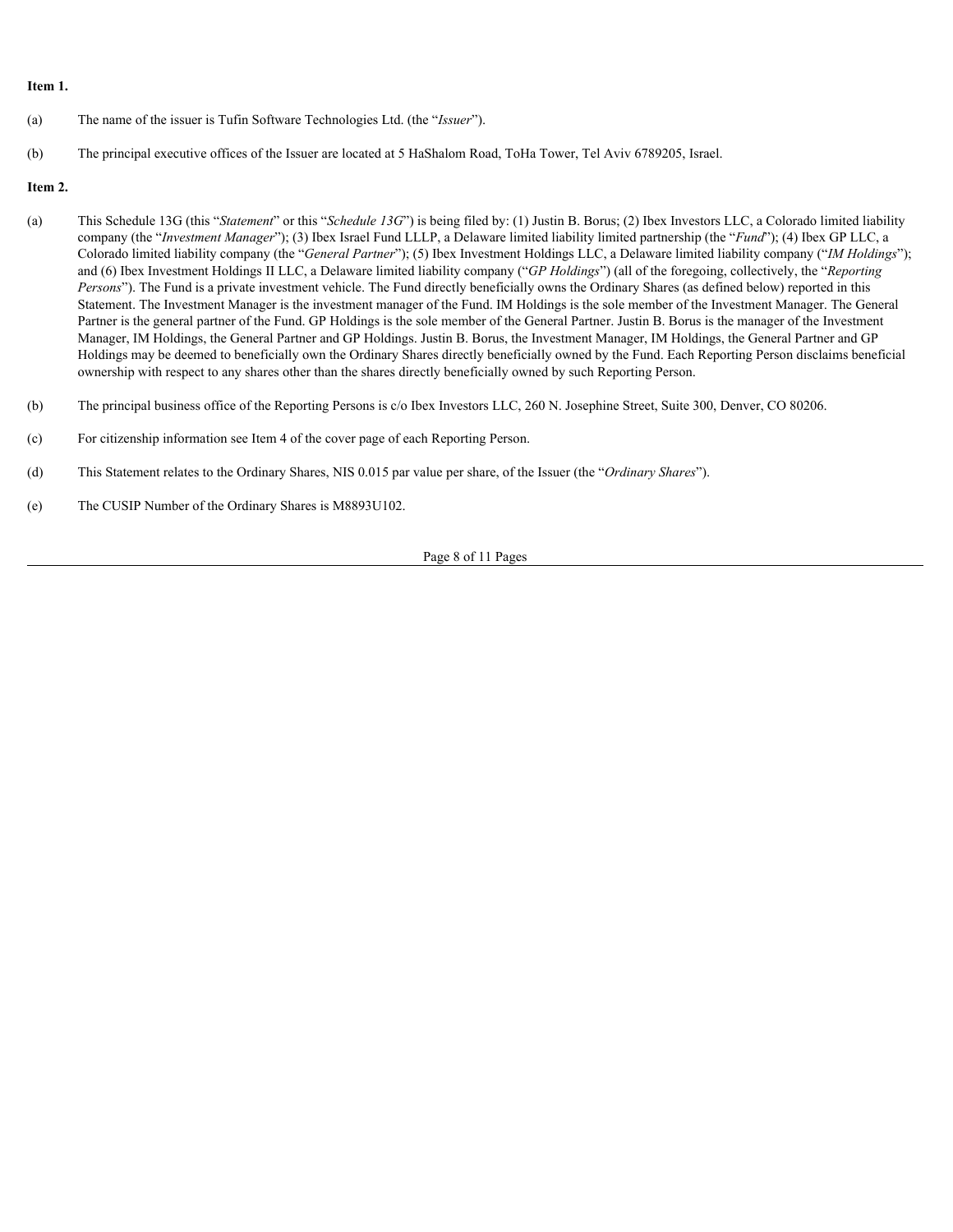# **Item 3. If this statement is filed pursuant to 240.13d-1(b) or 240.13d-2(b) or (c), check whether the person filing is a:**

- (a)  $\Box$  Broker or dealer registered under section 15 of the Act (15 U.S.C. 780).
- (b)  $\Box$  Bank as defined in section 3(a)(6) of the Act (15 U.S.C. 78c).
- (c)  $\Box$  Insurance company as defined in section 3(a)(19) of the Act (15 U.S.C. 78c).
- (d) ¨ Investment company registered under section 8 of the Investment Company Act of 1940 (15 U.S.C. 80a-8).
- (e)  $\Box$  An investment adviser in accordance with 240.13d-1(b)(1)(ii)(E);
- (f)  $\Box$  An employee benefit plan or endowment fund in accordance with 240.13d-1(b)(1)(ii)(F);
- (g)  $\Box$  A parent holding company or control person in accordance with 240.13d-1(b)(1)(ii)(G);
- (h)  $\Box$  A savings associations as defined in Section 3(b) of the Federal Deposit Insurance Act (12 U.S.C. 1813);
- (i)  $\Box$  A church plan that is excluded from the definition of an investment company under section 3(c)(14) of the Investment Company Act of 1940 (15 U.S.C. 80a-3);
- (i)  $\Box$  A non-U.S. institution in accordance with §240.13d-1(b)(1)(ii)(J);
- (k)  $\Box$  Group, in accordance with §240.13d-1(b)(1)(ii)(K).

If filing as a non-U.S. institution in accordance with  $\S 240.13d-1(b)(1)(ii)(J)$ , please specify the type of institution:

#### **Item 4. Ownership.**

See Items 5-9 and 11 on the cover page for each Reporting Person, and Item 2, which information is given as of the end of business on the Event Date of December 31, 2021 and remains accurate as of the end of business on January 26, 2022, the business day prior to the date of filing of this Schedule 13G.

# **Item 5. Ownership of Five Percent or Less of a Class.**

If this statement is being filed to report the fact that as of the date hereof the reporting person has ceased to be the beneficial owner of more than five percent of the class of securities, check the following:  $[**×**]$ 

# **Item 6. Ownership of More than Five Percent on Behalf of Another Person.**

Not applicable.

# **Item 7. Identification and Classification of the Subsidiary Which Acquired the Security Being Reported on By the Parent Holding Company.**

Not applicable.

# **Item 8. Identification and Classification of Members of the Group.**

Not applicable.

# **Item 9. Notice of Dissolution of Group.**

Not applicable.

Page 9 of 11 Pages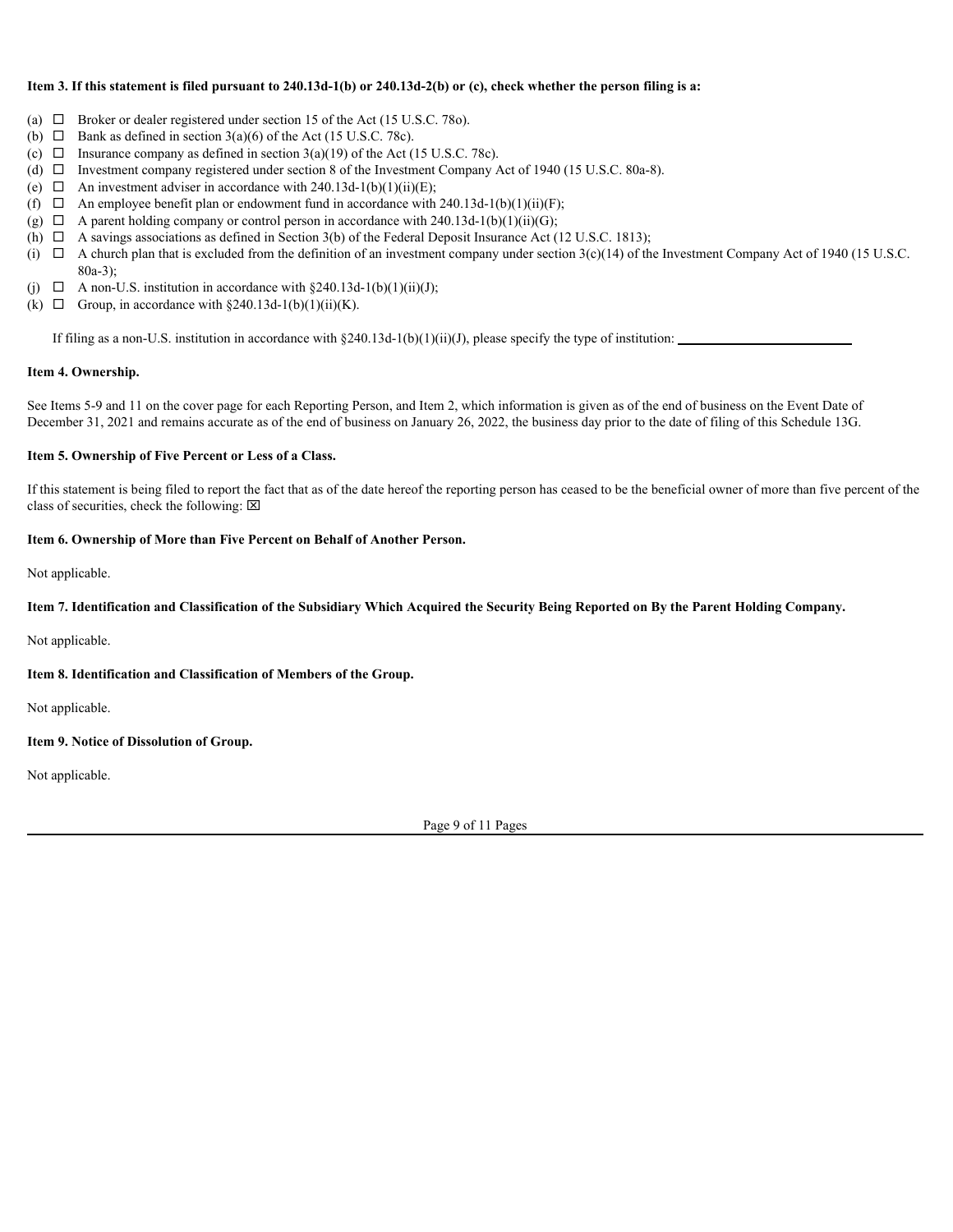# **Item 10. Certification.**

- (a) Not applicable.
- (b) Not applicable.
- (c) By signing below I certify that, to the best of my knowledge and belief, the securities referred to above were not acquired and are not held for the purpose of or with the effect of changing or influencing the control of the issuer of the securities and were not acquired and are not held in connection with or as a participant in any transaction having that purpose or effect, other than activities solely in connection with a nomination under §240.14a-11.

Page 10 of 11 Pages